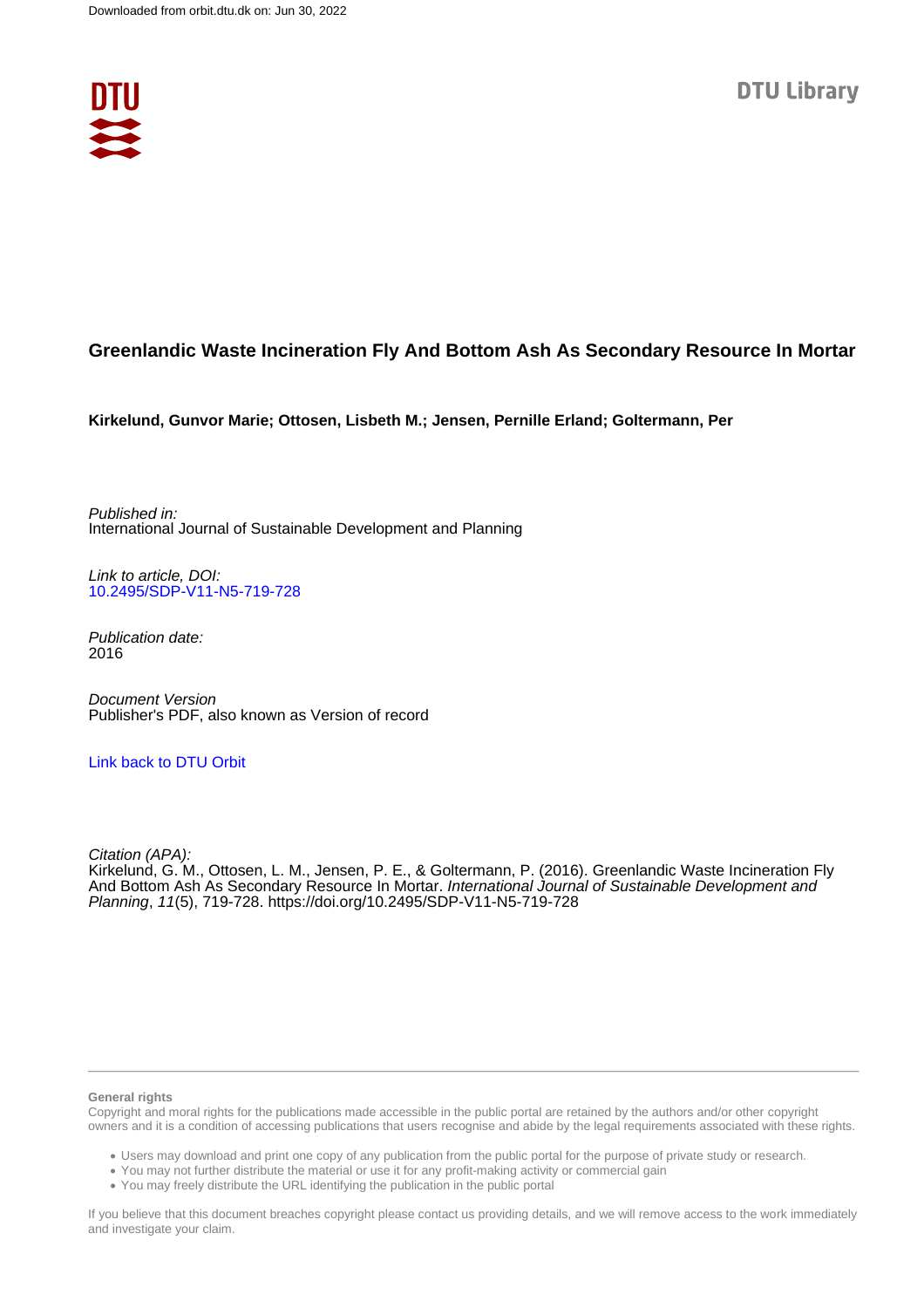# GREENLANDIC WASTE INCINERATION FLY AND BOTTOM ASH AS SECONDARY RESOURCE IN MORTAR

G.M. KIRKELUND, L.M. OTTOSEN, P.E. JENSEN & P. GOLTERMANN Department of Civil Engineering, Technical University of Denmark, Denmark

#### ABSTRACT

Today, 900 tons incineration fly ash is shipped abroad annually from Greenland for deposits, whereas the 6,000 tons incineration bottom ash is deposited locally. These incineration ashes could be valuable in concrete production, where the cement has to be shipped to Greenland. For this purpose, the effects on compressive strengths of mortars by substituting cement or sand by raw, washed and electrodialytically treated fly ash or bottom ash were investigated.

Parts of the experimental fly ash had been pre-treated by either washing with distilled water or electrodialytically treated to remove salts and by the latter method, also heavy metals. Mortar samples were cast where cement (5%–20%) or sand (5%–10%) was replaced with fly ash or bottom ash, together with references without replacements. The compressive strengths were measured after 7, 14, 28 and 42 days. Replacing cement by fly ash resulted in lower compressive strength at 20% content of fly ash. At 5% replacement with raw fly ash a compressive strength similar to the reference was seen. However, using washed and electrodialytically treated ash lead to lower strengths. The lowest compressive strength was seen when replacing both sand with bottom ash and cement with fly ash.

Based on the compressive strength tests, it is found that using Greenlandic incineration ashes in mortar as 5% cement replacement could consume all ash instead of disposals, and could thus turn the ashes into a local resource and simultaneously reduce the import of cement.

*Keywords: arctic, bottom ash, colour, compressive strength, concrete, electrokinetic, fly ash, mortar, setting time, washing*.

#### 1 INTRODUCTION

Concrete is a widely used construction material due to the high compressive strength, formability, good insulation and fire resistant properties. Concrete consists of mortar and aggregates; and mortar consists of binder, typically cement, water and sand. Pigment can be added to mortar to colour the concrete or chemicals to increase/delay the setting times. The production of cement is responsible for approximately 5% of the total  $CO<sub>2</sub>$  – emissions, so there is focus on producing 'green mortar'or 'green concrete'. Substituting primary resources with secondary resources such as incineration residues in mortar is of growing interest and has shown potential for APC residues after removing the leachable heavy metals [1] and sewage sludge ash [2, 3].

Greenland implemented six small municipal solid waste incineration (MSWI) plants in the 1990s to substitute uncontrolled disposal sites. The resulting mineral residues from MSWI are fly ash and bottom ash. The fly ash is collected by electrostatic precipitators (ESP). This equipment is capable of removing particulate material only, thus gaseous contaminants such as volatilized metals and acids escape and are emitted to the atmosphere. Alkaline fly ash contains high concentrations of leachable heavy metals and salts, which classifies fly ash as



This paper is part of the Proceedings of the 8<sup>th</sup> International Conference on Waste Management and the Environment (Waste Management 2016) www.witconferences.com

© 2016 WIT Press, www.witpress.com

ISSN: 1743-7601 (paper format), ISSN: 1743-761X (online), http://www.witpress.com/journals DOI: 10.2495/SDP-V11-N5-719-728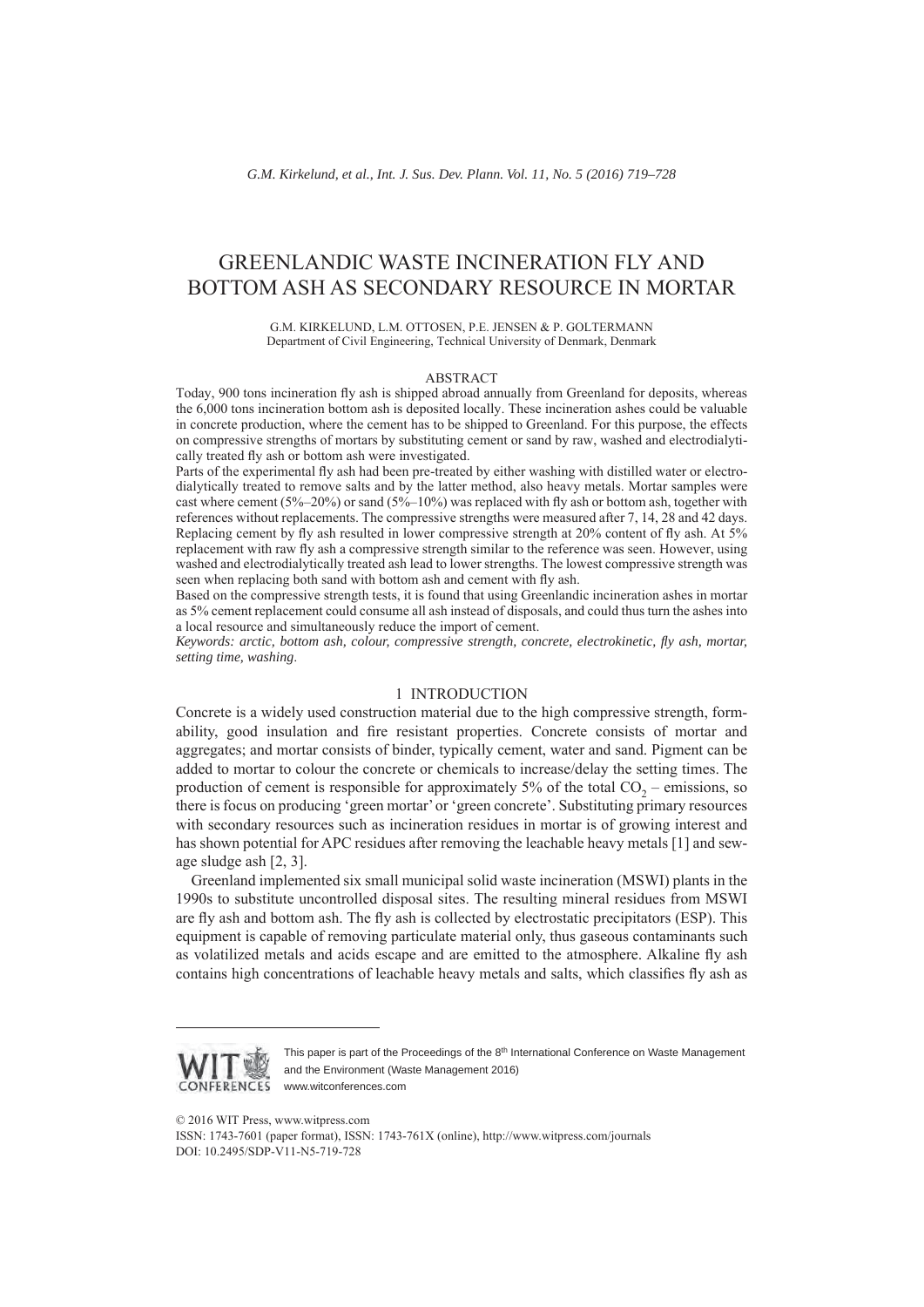## 720 *G.M. Kirkelund, et al., Int. J. Sus. Dev. Plann. Vol. 11, No. 5 (2016)*

hazardous waste. Today, 900 tons of fly ash is shipped annually for deposits in Norway (disposal in Greenland is prohibited), which implies considerate economical spending for the Greenlandic municipalities. The 6,000 tons of bottom ash is still deposited at the local and uncontrolled disposal sites. The bottom ash could be valuable in constructions and have shown some potential as a secondary resource in road construction [4]. The concrete production in Greenland use app. 20,000 tons of cement annually and the whole production of cement is imported to Greenland from Denmark. Use of local resources in the construction sector would benefit both the environment and the local economy.

The aim of this study was to investigate if Greenlandic fly ash and bottom ash had potential as secondary resources in mortar, by comparing and substituting cement and sand by ash.

#### 2 MATERIALS AND METHODS

#### 2.1 Experimental incineration residues

Incineration residues from the waste incinerator in Sisimiut, Greenland were used in this study. Fly ash (FA) was collected from big bags, where the fly ash is stored temporarily prior to end disposal. Bottom ash (BA) was collected directly from the plant, before disposal at the disposal site.

#### 2.1.1 Pretreatment of fly ash

A part of the fly ash sample was washed (WFA) as pre-treatment, to remove the soluble salts, by the following procedure. Fly ash and distilled water were mixed to an L/S (liquid-to-solid ratio) 5 and shaken vigorously for 1 minute. After settling, the water was decanted. This procedure was repeated three times, to ensure all salts had been removed. Before using the washed fly ash in the mortar, it was dried at 105ºC.

Another part of the fly ash sample was subjected to electrodialytic remediation (EDFA) [5] to remove both soluble salts and also easily removable heavy metals. This remediation method uses a direct current to remove ionic species from a suspension of contaminated material, in this case the fly ash. The fly ash has been treated for 5 hours and a significant reduction in heavy metal leaching had been obtained [6].

## 2.1.2 Pretreatment of bottom ash

Larger objects (stones, metal pieces, ceramics etc.) were removed manually from the bottom ash, before sieving the bottom ash and using only the fraction below 4 mm for replacement of sand.

#### 2.2 Analytical methods

Total heavy metal concentrations (Cd, Cr, Cu, Pb, Zn) in the ashes were measured by ICP-OES (induced coupled plasma – optical emission spectrometry) after pre-treatment by DS259 [7] where 1 g of fly ash and 20 ml 7.3 M HNO<sub>3</sub> were heated at 200 kPa (120°C) for 30 min. The liquid was subsequently separated by vacuum filtration through a 45 μm filter and diluted to 100 ml. The units used in this paper are mg/kg for concentrations in dry matter. Water content was measured after heating at 105°C for 24 hours. Loss on ignition was measured after heating at 550°C for 1 hour. The pH was measured in 1 M KCl at a liquid-to-solid ratio (L/S) of 5 and after 1 hour of agitation, pH was measured by a Radiometer Analytical pH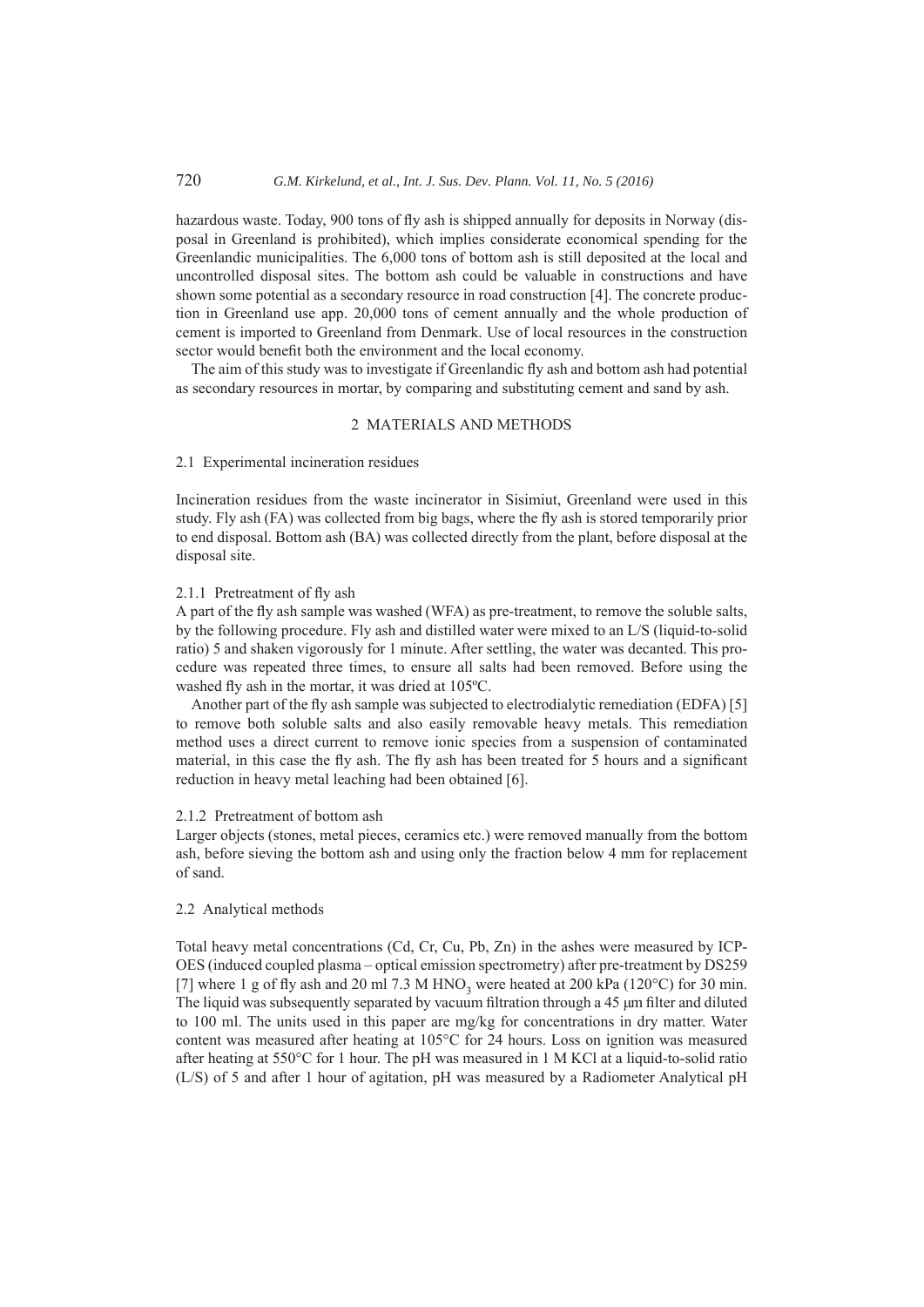electrode. The amount of water soluble fly ash was estimated as mass reduction when mixing 1 g fly ash with 20 ml distilled water, agitated for 24 hours.

Particle size distribution was measured by laser diffractometry for the fly ash samples and the cement, whereas for the bottom ash and sand, sieves with masks between 63 μm and 8 mm were used.

Scanning electron microscope (SEM) for main morphology was performed on fly ash and cement. For the SEM analysis, a small sub-sample of the material  $(< 0.5 \text{ g})$  was placed directly on carbon tape. No further pre-treatment of the samples was made. The accelerating voltage of the SEM was 30 keV with large field detector (and X-ray cone).

#### 2.3 Mortar samples

For the preparation of mortar, Basis Cement from Aalborg Portland and 0/4 mm quartz sand of class E from RN Sten & Grus, Hvidovre, Denmark were used. The mortar was mixed according to EN 196-1 [8] at a water/binder-ratio of 0.5 and a sand/cement ratio of 3 (reference mix 225 ml water, 450 g cement and 1,350 g sand). To some of the mortars small additional amounts of water was added to achieve similar workability as the reference mortar, which slightly changed the w/b-ratio. The cement, sand or both were substituted by different weight percentage of fly ash or bottom ash, see compositions in Table 1, 12 experimental mortars were made. Three to six  $4 \text{ cm} \times 4 \text{ cm} \times 16 \text{ cm}$  rectangular prism mortar bars were cast for each mix in wooden moulds and demoulded after 1 day, if possible. The mortar samples with 10% and 20% ash replacement were only possible to demould after, 2 and 6 days, respectively. The mortars were cured horizontally in water baths.

Compressive strength was tested in both ends of each rectangular prism mortar bar. From this procedure, a six to twelve double determination of the compressive strength for each mortar mix was obtained.

The setting time was tested by use of the Vicat needle according to DS/EN 196-3 [9], with the slight modification that the test was made on mortar samples instead of cement. The setting time was measured on eight different mortars with replacement with raw and washed fly ash.

| Sample                | Curing (days) | Raw fly ash  | Washed fly ash | ED fly ash | Bottom ash |
|-----------------------|---------------|--------------|----------------|------------|------------|
| Reference             | 7, 14, 28, 42 |              |                |            |            |
| 5% FA                 | 7, 14, 28, 42 | X            |                |            |            |
| 5% WFA                | 14            |              | X              |            |            |
| 5% EDFA               | 7, 28, 42     |              |                | X          |            |
| $5\%$ FA + $5\%$ BA   | 7             | $X$ (cement) |                |            | $X$ (sand) |
| $5\%$ EDFA + $5\%$ BA | 7             |              |                | X (cement) | $X$ (sand) |
| 10% FA                | 7, 14, 28, 42 | X            |                |            |            |
| 10% FA-sand           | 14            | X            |                |            |            |
| 10% WFA-sand          | 14            |              | X              |            |            |
| 10% WFA               | 14            |              | X              |            |            |
| $20\%$ FA             | 14            | X            |                |            |            |
| 20% WFA               | 14            |              | X              |            |            |

Table 1: Mortar mixtures, speciation of substitutions, FA-raw fly ash, WFA-washed fly ash, EDFA, electrodialytically treated fly ash, BA-bottom ash.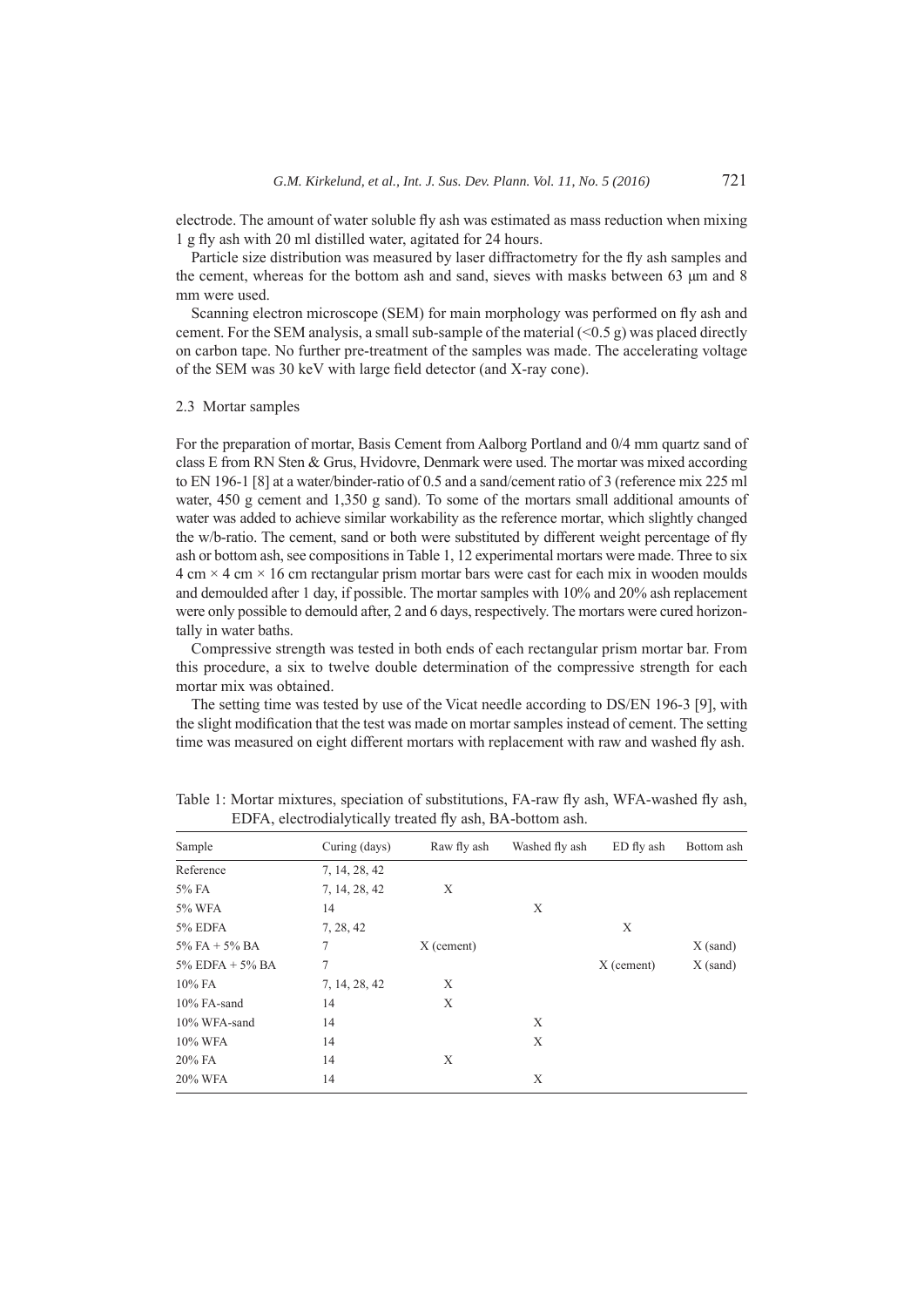| Parameter               | Fly ash         | Washed fly ash | ED treated fly ash | Bottom ash |  |  |
|-------------------------|-----------------|----------------|--------------------|------------|--|--|
| $LOI$ $(\%)$            | $5.9 \pm 0.1$   |                |                    | 0.8        |  |  |
| pH                      | $11.2 \pm 0.01$ |                |                    | 13.3       |  |  |
| Water content $(\% )$   | $0.7 \pm 0.1$   |                | 4.9                | 0.3        |  |  |
| Water solubility $(\%)$ | $53 \pm 1$      |                | 20                 | 1.8        |  |  |
| $Cl$ (mg/kg)            | 320,000         | 9,300          | 3,000              | 50         |  |  |
| $SO_4$ (mg/kg)          | 24,000          | 1,200          | 4,700              | 700        |  |  |
| $Cd$ (mg/kg)            | 129             | 305            | 474                | 6          |  |  |
| $Cr$ (mg/kg)            | 103             | 204            | 195                | 72         |  |  |
| Cu (mg/kg)              | 1,554           | 3,414          | 2,075              | 1,219      |  |  |
| $Pb$ (mg/kg)            | 6,350           | 16,300         | 8,060              | 1,036      |  |  |
| $\text{Zn (mg/kg)}$     | 28,600          | 77,000         | 53,045             | 40,400     |  |  |

Table 2: Ash characteristics.

## 3 RESULTS

#### 3.1 Ash characteristics

Table 2 shows the chemical characteristics of the ash samples. The ashes were rich in heavy metals and pre-treatment of the fly ash increased the heavy metal concentrations. Heavy metals could be removed by the washing process and was removed by the electrodialytic treatment [6], but due to dissolution of soluble phases in the fly ash, seen as 53% water solubility, the concentrations in the ash increased. The content of Cu, Pb and Zn in the bottom ash is linked to the presence of metal pieces. For reuse purposes and use as supplementary cement material, the Cl should not be too high  $(1\%)$ , mainly as it would corrode steel in reinforcements, but could also affect the setting time and compressive strength [10]. High sulfate content could result in unwanted expansions of concrete and is regulated to be less than 3% if coal fly ash is used in concrete [11]. Leaching of heavy metals from fly ash can be a drawback of using such materials, however, incorporation of air pollution control residues into mortars has shown no significant difference in heavy metal leaching [1,12]; however, the long-term leaching of mortar with incineration residue replacement has not yet been studied.

As the fly ash and bottom ash are intended for the replacement of cement and sand in mortar, the similarity in particle size and morphology are compared. Figure 1 shows the particle size distributions and Fig. 2 shows SEM picture of the fly ashes compared to cement.

The particle sizes of the EDFA ash increased slightly compared to the raw fly ash and a similar tendency will be expected for the washed ash. Both fly ash samples have larger particle sizes than the cement, which they will replace. This could have an influence on the compressive strength of the mortars.

Comparing the particle size distribution of the bottom ash to the sand, it is seen that the bottom ash was not as evenly distributed as the sand, and the bottom ash consisted of largersized pieces.

The fly ash particles were irregular-shaped particles with large surface areas, which differed in size and mainly distributed as agglomerates. Pretreating the fly ash by washing and electrodialytic treatment removed most of the soluble salts, making the particles look slightly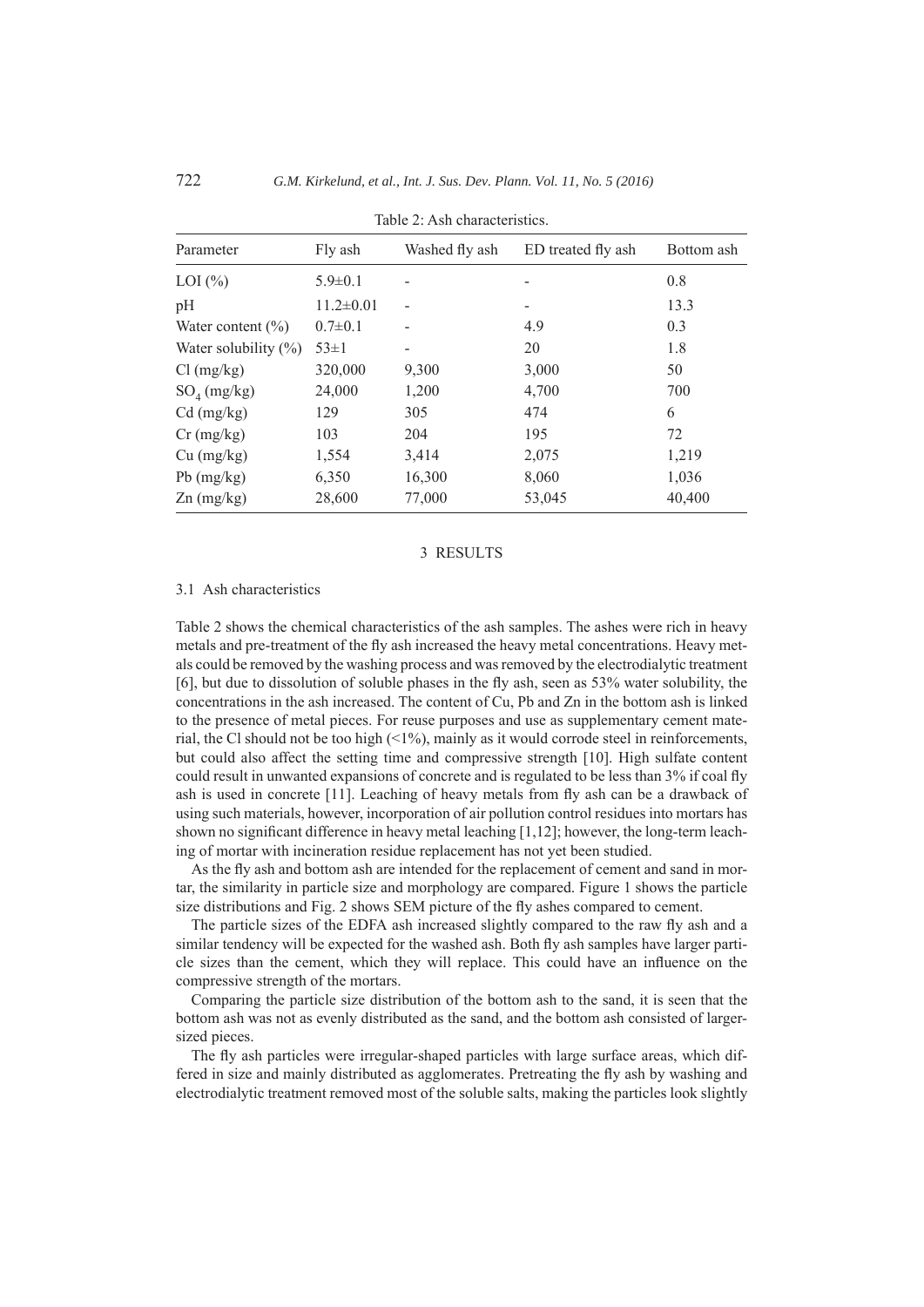

Figure 1: Particle size distribution of the used materials.



Figure 2: SEM pictures of fly ash samples and cement.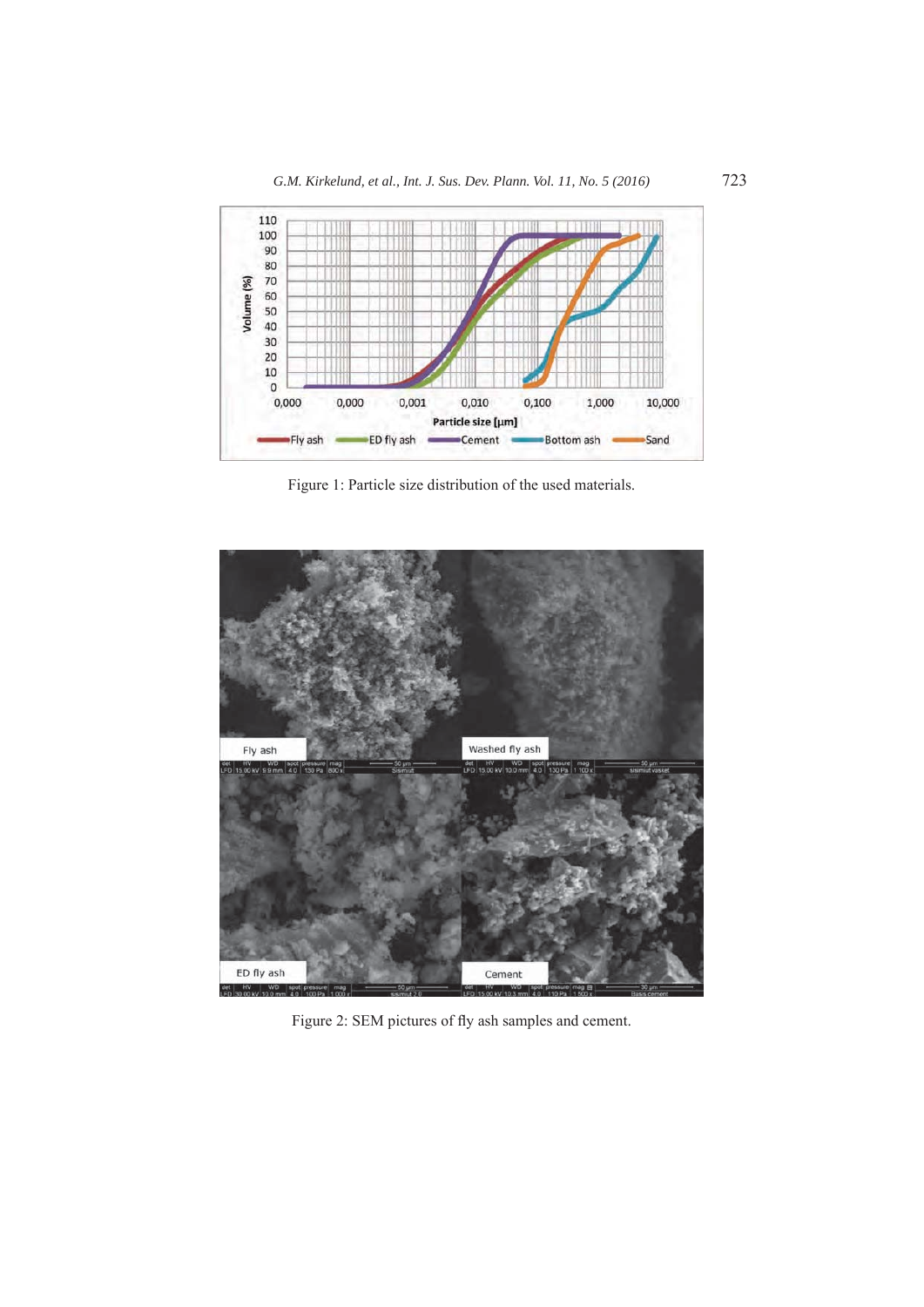less porous. These salts can be seen in the raw fly ash as crystals on the particle surface in Fig. 2, and were less prominent in the pretreated fly ashes. The general shape of the fly ash particles did not change with pretreatment. The cement particles were angular, generally smaller and appeared less porous than the fly ash particles. The particle size of the cement and fly ash can influence the hydration rate. Smaller particle sizes increases the hydration rates and accelerates strength development, especially within the first 7 days [10].

#### 3.2 Compressive strength

Figure 3 shows the normalised compressive strength with increasing cement replacement by either raw or washed fly ash, after 14 days of curing. The normalisation is based on the compressive strength (MPa) of the actual sample compared to the reference sample's compressive strength (MPa). Therefore the compressive strength for the reference sample is given as 1. For 5 and 10% replacement, the compresseive strength was close to the compresseive strength for the reference sample with no clear difference between the raw or washed ash. Replacing 20% of cement by fly ash showed a significantly lower compressive strength and the samples were also more difficult to mix and demould, which is also reflected by the larger standard deviations for these samples.

The normalised strength development over time for up to 10% cement replacement with fly ash is shown in Fig. 4. It is seen that the electrodialytic treated fly ash (EDFA) developed the strength at a later stage (after 28 days) than the raw fly ash. The EDFA samples were also more difficult to mix and demould, which can be seen in the larger standard deviations for these samples. After 42 days of curing, the samples with fly ash have similar compressive strength and also similar or slightly higher than the reference sample. Generally, the compressive strength was higher in the samples with 5% cement replacement than 10% cement replacement by raw fly ash, indicating an optimal replacement quantity.

Normalised compressive strength of mortar samples where sand was replaced by fly ash or bottom ash is shown in Fig. 5. For two of the samples, cement was additionally substituted by fly ash (5% FA + 5% BA and 5% EDFA + 5% BA). Replacing sand by fly or bottom ash reduced the compressive strength compared to the reference and more than by replacing



Figure 3: Compressive strength with standard deviation for 14 days mortar samples with increasing ash content. FA-raw fly ash, WFA-washed fly ash.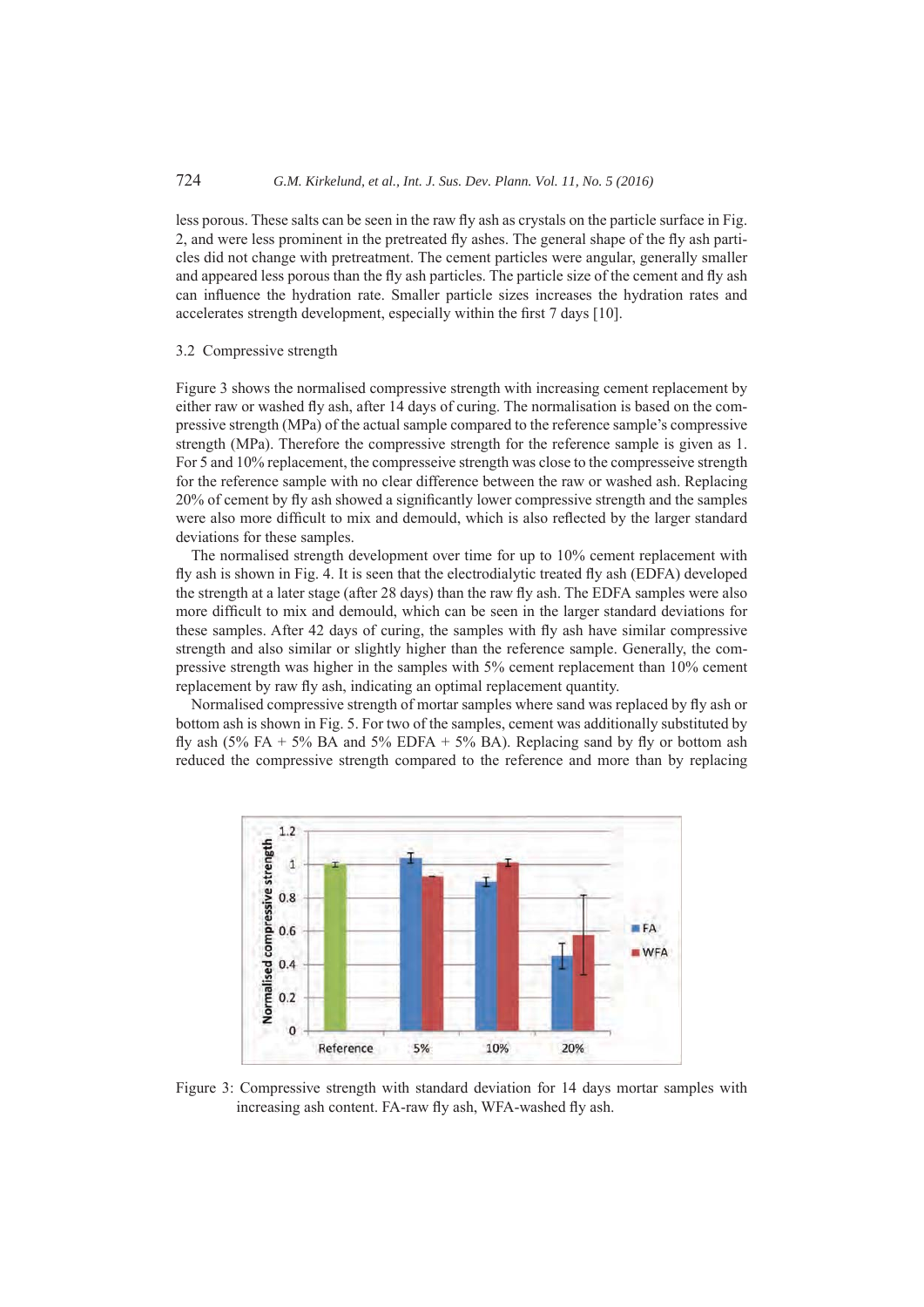

Figure 4: Strength development over time with replacement of raw fly ash (FA) and electrodialytically treated fly ash (EDFA) with standard deviations. No sample for 14 days for the 5% EDFA.



Figure 5: Compressive strength with standard deviation for samples with sand replacement for 7 days and 14 days\* curing. BA-bottom ash, FA-raw fly ash, EDFAelectrodialytical treated fly ash, WFA-washed fly ash.

cement by fly ash (Fig. 4). Generally, better results were achieved when sand was replaced by bottom ash instead of fly ash, which are also more similar in particle size. The lowest compressive strength was seen for the 5% EDFA + 5% BA sample.

## 3.3 Setting times

Table 3 shows the setting times for the mortar mixtures. It is seen that the setting time is retarded by the replacement of fly ash. Increasing the replacement percentages of fly ash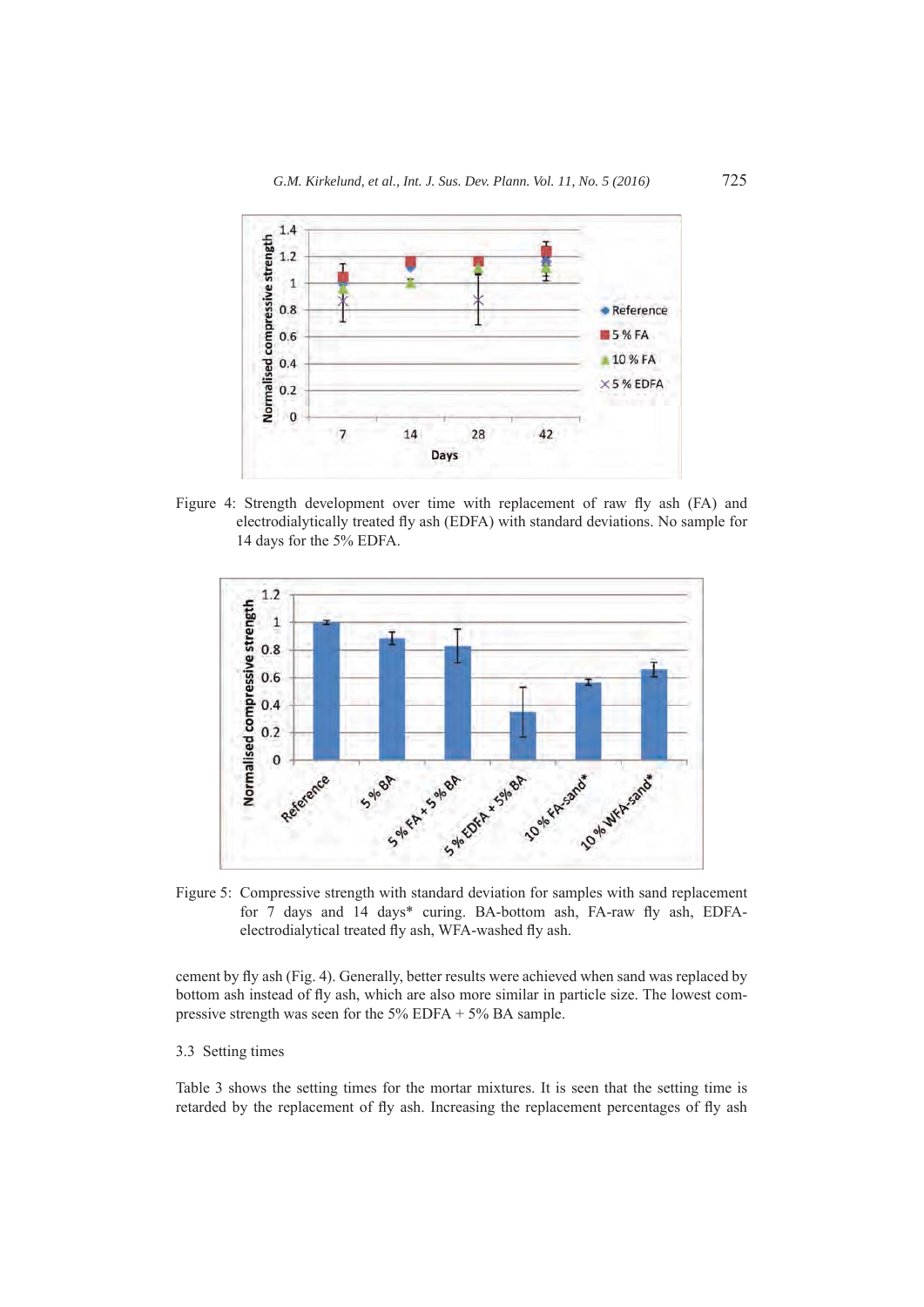## 726 *G.M. Kirkelund, et al., Int. J. Sus. Dev. Plann. Vol. 11, No. 5 (2016)*

further increased the setting times. At 5% replacement, the washed fly ash results in longer setting time than the untreated fly ash. At 10% and 20% replacement, this difference between the raw and washed fly ash is less prominent. The setting times was not investigated for mortars with the electrodialytic treated fly ash, but is expected to be in the same range as for mortar with washed fly ash. The pretreatment seems to remove soluble phases that are possible hydration phases in the fly ash. Setting time retardation of concrete samples with 25% replacement of cement by coal fly ash (often referred to as fly ash in concrete literature) is seen to be less than 1 hour compared to reference concrete [10]. Delays in initial setting times has been found to be up to a factor 6 for mortars with electrodialytically treated APC (air pollution control) residues [1] and a factor 7–17 for raw APC residues [13] from waste incineration compared to a reference mortar. The delay in setting times depend on several factors such as the amount of cement, water requirement and the reactivity and type of fly ash [10] as well as soluble compounds in the fly ash. The very long setting time for the mortar samples with 20% replacement of cement and 10% replacement of sand also resulted in some segregation of the paste and aggregates in the samples, which leads to a weak mortar, as was seen in the compressive strength tests. Thus, such amounts of replacement in mortar would not be desirable.

However, Chen *et al*. 2013 [14] showed that setting times can be significantly decreased if the fly ash is milled prior to replacement, due to higher activation energy achieved with the smaller particle size. The smaller particle size would also increase the compressive strength and the milling should be studied further for the MSWI fly ash. For more optimal replacement, the samples could be altered in particle size by milling. Mechanical milling for 30 seconds of sewage sludge ash prior to mortar casting has shown increase the compressive strength compared to mortar with raw sewage sludge ash [2]. Wet milling for 96 hours of water extracted MSWI fly ash showed similar compressive strength to the reference mortar, when replacing 5% and 10% of the cement with ash [14]. The main effect by the milling is strengthened filler effect and pozzolanic reactions by the smaller particle sizes and larger surface area [14]. Retardation of set and compressive strength is dependent on many factors, and the ashes are a chemical complex material compared to the cement and sand which it has been replacing in this study. Salts and heavy metals can influence the mortar properties and it is not fully understood and should be investigated in future studies.

| Mortar sample  | Setting time (Vicat) (h:min) |
|----------------|------------------------------|
| Reference      | 4:00                         |
| $5\%$ FA       | 19:30                        |
| 5% WFA         | 23:30                        |
| $10\%$ FA      | 29:30                        |
| 10% WFA        | 26:30                        |
| $20\%$ FA      | 70:00                        |
| 20% WFA        | 70:30                        |
| $10\%$ FA-sand | 70:00                        |

Table 3: Setting times for mortar samples.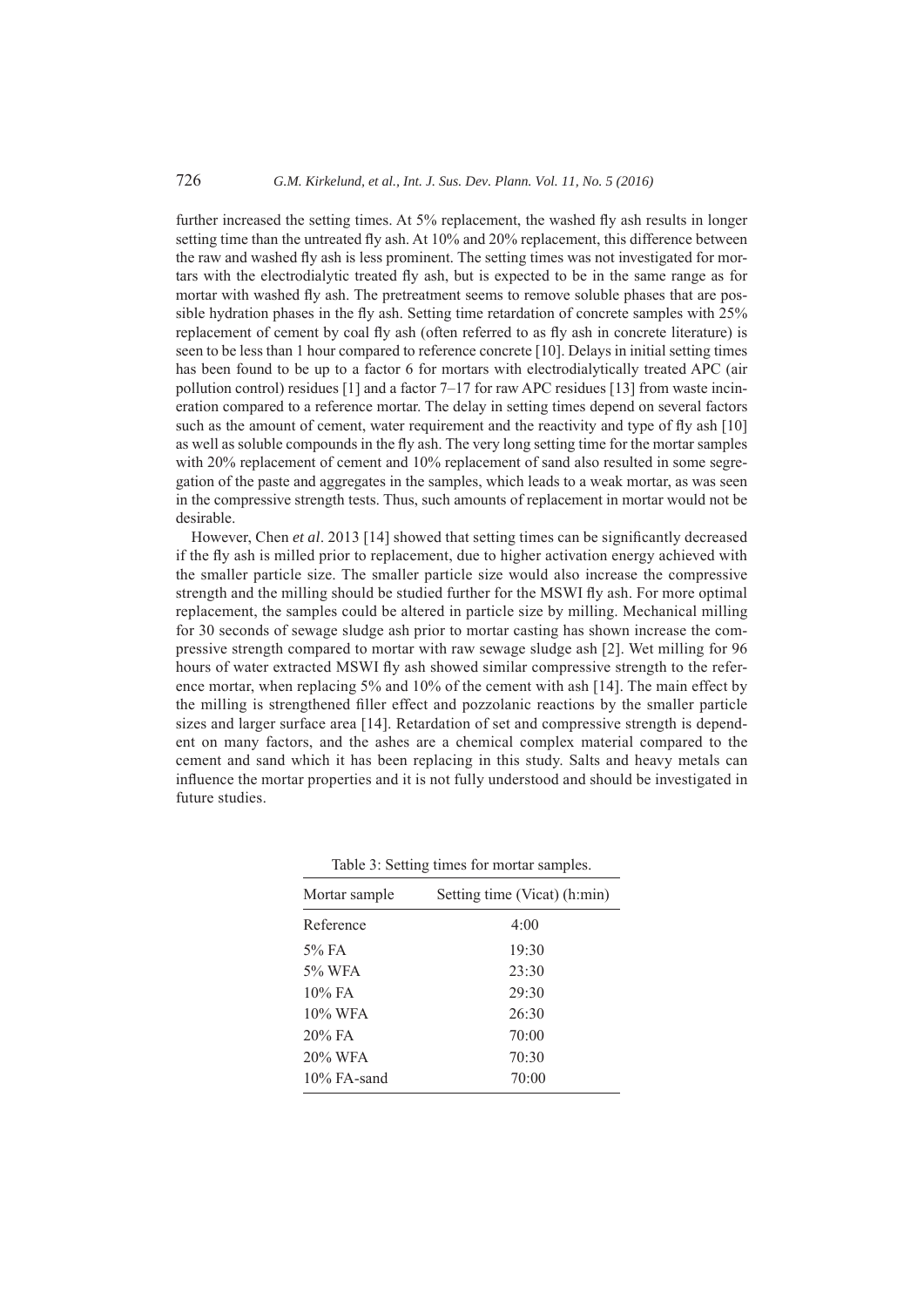

Figure 6: Colours of mortar with fly ash.

## 3.4 Colouring of mortar by fly ash

The MSWI fly ash was black and washing it intensified the black colour. When replacing cement with fly ash, the mortars became increasingly darker grey with increasing amount of fly ash, as seen in Fig. 6.

The black microsilica, which is also used as supplementary material in mortar, has also been seen to give concrete a darker grey colour [10]. Kappel *et al.* [15] suggested that sewage sludge ash could be used to colour concrete and that different milling time of the ash and use of different surfaces in the mortars results in different colours and accentuations, which could be architectural interesting. Normally, MSWI fly ash is grey with a colour similar to cement. The incineration plant in Sisimiut incinerates used motor oil, as a support fuel if the waste is very wet, which could colour the fly ash. The colour of the fly ash from Sisimiut could vary over the seasons and samples should be taken to evaluate this potential.

#### 4 CONCLUSION

Greenlandic incineration residues could have potential as a secondary resource in mortar, to replace either cement, sand or both. Replacing 5% and 10% of both raw and pre-treated fly ash by cement in mortar, resulted in only slightly lower compressive strengths compared to reference mortar. However, the workability is reduced and the setting times delayed with increasing replacement amount of fly ash. Pre-treatment in the form of washing and electrodialytic treatment even reduced the workability further. The fly ash has similarities to cement and bottom ash to sand, especially in the particle size distribution. Milling and reducing the particle size could improve both the compressive strength and setting time for mortars with replacement. The fly ash has the most potential as secondary resource in mortar and could also be used to colour mortar. Replacing cement by alternative materials would additionally reduce the import of cement to Greenland and benefit the  $CO<sub>2</sub>$  reduction further.

#### ACKNOWLEDGEMENTS

Civil engineering students Randi Juel Olsen, Marlene Mia Westmose Hansen and Villads Seiling Reichel are thanked for the mortar casting and testing and laboratory technicians Sabrina June Hviid, Marlene Grønvold and Ebba Schnell for the chemical analysis.

#### **REFERENCES**

[1] Kirkelund, G.M., Geiker, M.R. & Jensen, P.E., Electrodialytically treated MSWI APC residue as substitute for cement in mortar. *Nordic Concrete Research*, **49**(1), pp. 1–16, 2014.